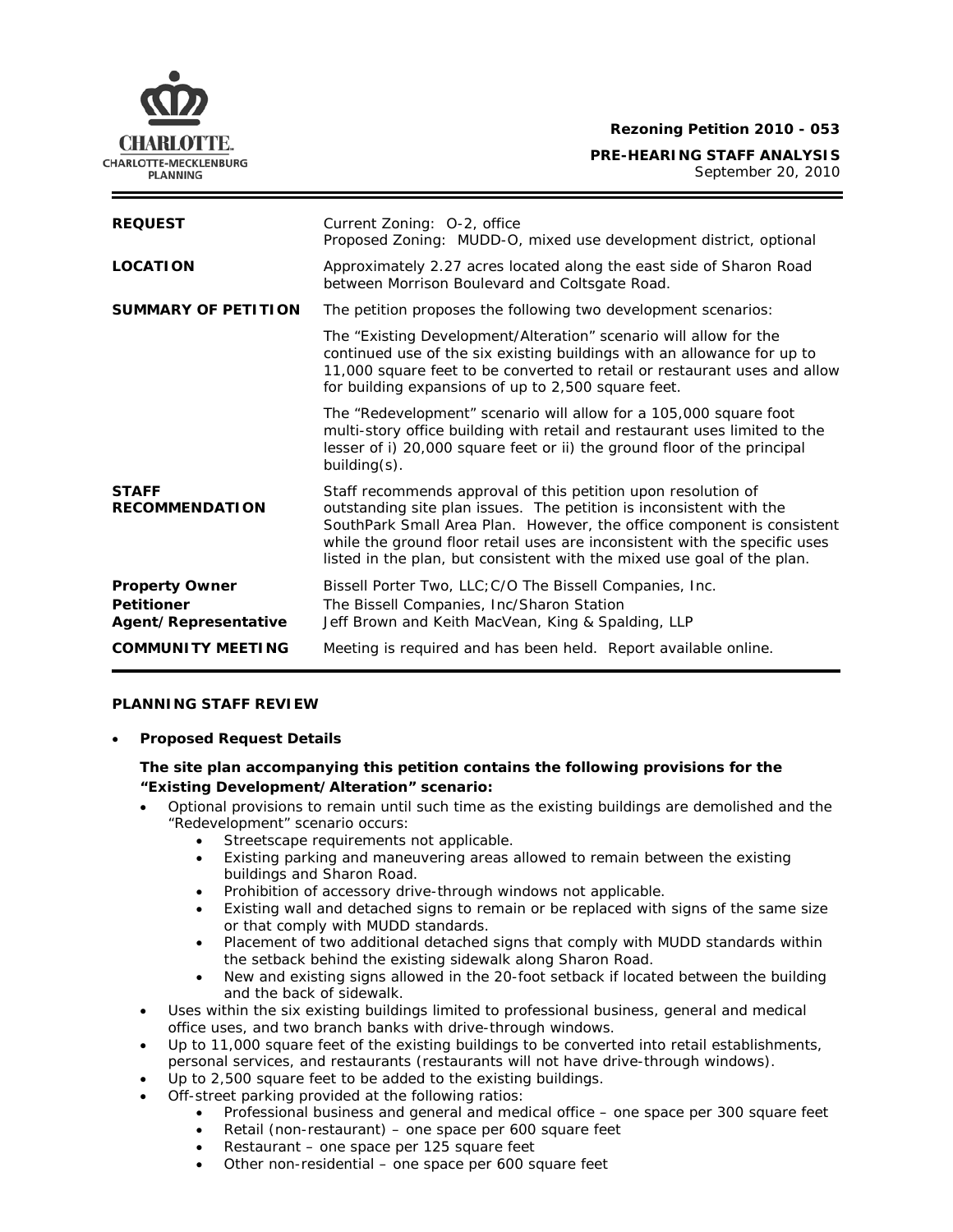### The site plan accompanying this petition contains the following provisions for the **"Redevelopment" scenario:**

- Optional provision:
	- Allow detached signs within the 20-foot setback between the back of sidewalk and building(s).
- Uses limited to professional business, general and medical office uses, retail establishments, personal services, and restaurants.
- Maximum floor area of 105,000 square feet.
- Maximum building height of 75 feet. •
- Retail, business, restaurants, and personal service uses limited to the lesser of i) 20,000 square feet or ii) the ground floor of the principal building(s).
- Access provided by two driveways from Sharon Road, and one driveway off Coltsgate Road.
- Parking structures located on the site designed to allow pedestrian and vehicular access to Sharon Road through the parking facilities from the southeastern portion of the property.
- Minimum 80 percent of each building façade constructed of pre-cast, pre-cast stone, stone, simulated stone, or brick.
- architecturally treated to screen parking from adjacent properties. • Parking structure constructed of the same or similar materials as principal building(s) and
- Up to four principal buildings constructed on the site.
- A 20-foot landscape setback, measured from back of curb, along Sharon Road.
- Dumpster and recycling enclosures constructed of same material as the principal building(s).
- Meter banks hidden from public view.
- Off-street parking provided at the following ratios:
	- Professional business and general and medical office one space per 300 square feet
	- Retail (non-restaurant) one space per 600 square feet
	- Restaurant one space per 125 square feet
	- Other non-residential one space per 600 square feet
- Detached lighting limited to 25 feet and no wall pak lighting allowed.

## • **Existing Zoning and Land Use**

The subject site is currently zoned O-2 and occupied by six small office uses. The surrounding properties are zoned R-3, O-1(CD), and CC and are occupied by a church and an office building with SouthPark Mall across Sharon Road.

# • **Rezoning History in Area**

No rezonings in the immediate area have occurred in recent years.

- **Public Plans and Policies**
	- The *SouthPark Small Area Plan* (2000) recommends office or an office-residential mixture for the site.
	- The petition is inconsistent with the *SouthPark Small Area Plan*. However, the office component is consistent while the ground floor retail uses are inconsistent with the specific uses listed in the plan, but consistent with the mixed use goal of the plan.

### **DEPARTMENT COMMENTS** (see full department reports online)

- **Charlotte Area Transit System:** No issues.
- **Charlotte Department of Neighborhood & Business Services**: No issues.
- **Charlotte Department of Transportation:** 
	- categories, a wide range of trip generation is possible for either the existing or proposed zoning scenarios. Given the size of the site and its proximity to the good street network in the area, there should only be minor impacts to the transportation system resulting from this • **Vehicle Trip Generation:** With the array of uses allowed in O-2 and MUDD-O zoning rezoning.
	- **Connectivity:** CDOT has provided the petitioner with suggested wording for the conditional southeastern property line. Therefore, if redevelopment occurs between the site and Coltsgate Road, access to Sharon Road could be provided. See memorandum online for more notes to insure that a permanent access easement is identified from Sharon Road to the site's information.